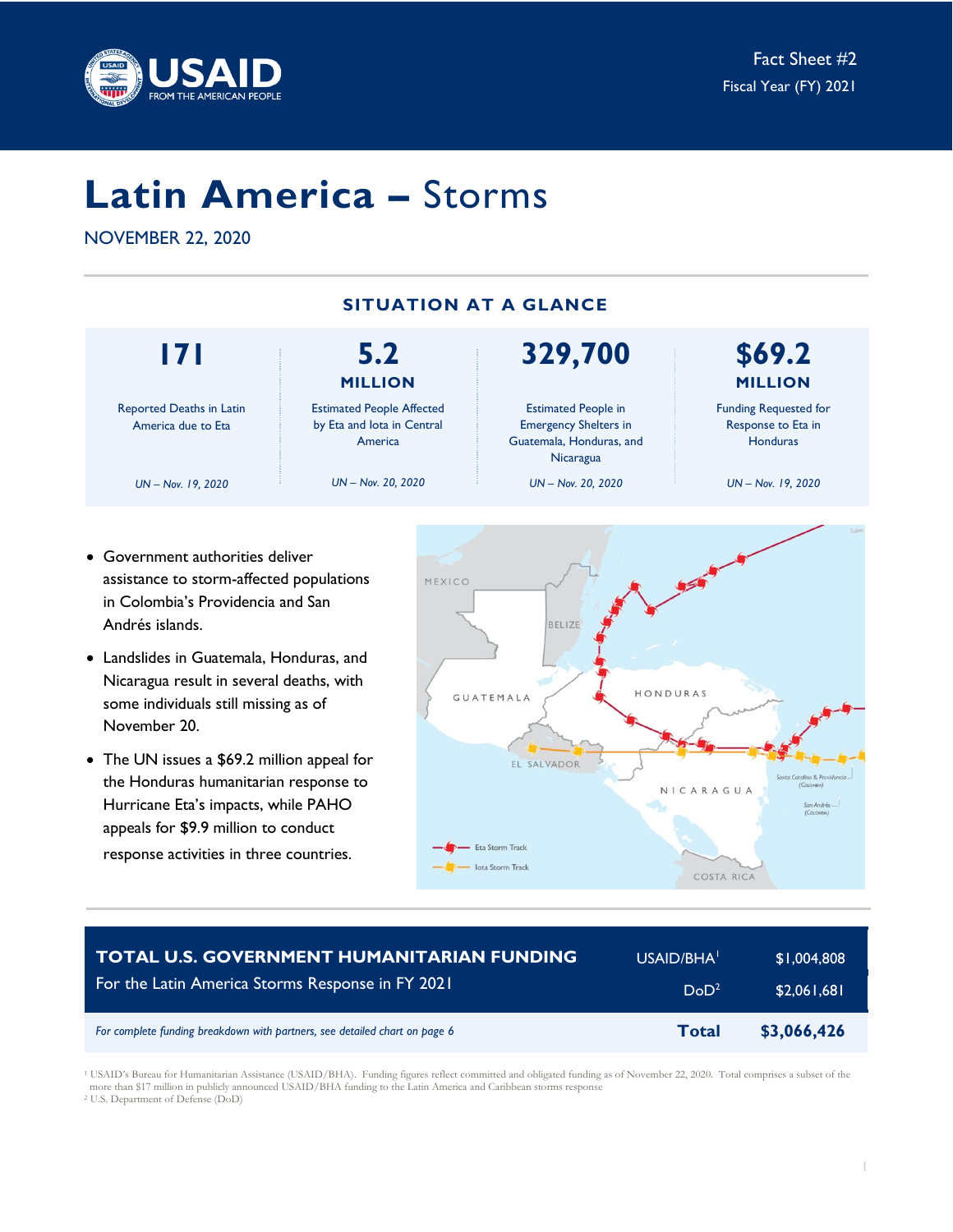# **TIMELINE**

#### **Nov. 3, 2020**

Eta makes landfall over Nicaragua's northeastern coast as a Category 4 hurricane

### **Nov. 3–5, 2020**

Eta weakens into a tropical storm as it passes over inland Nicaragua and Honduras, then becomes a tropical depression as it tracks over Guatemala

#### **Nov. 5, 2020**

The USG declares a disaster for the effects of Eta in Honduras

#### **Nov. 6, 2020**

DoD begins providing search and rescue, logistics support in Honduras and Panama; the USG declares a disaster for the effects of Eta in Guatemala

#### **Nov. 7, 2020**

DoD initiates response in Guatemala

#### **Nov. 8, 2020**

The USG declares a disaster for the effects of Eta in Nicaragua

#### **Nov. 16, 2020**

Hurricane Iota passes over Colombia's San Andrés, Santa Catalina, and Providencia islands, then makes landfall over Nicaragua and passes over Central America

### **Nov. 17, 2020**

USAID/BHA activates a DART and RMT; the USG declares a disaster for the the effects of Iota in Colombia

# **KEY DEVELOPMENTS**

# **Relief Actors Respond to Needs in Colombia's Providencia and San Andrés Islands**

Hurricanes Eta and Iota caused widespread damage and destruction in Colombia's Providencia and San Andrés islands, including to houses and health facilities, as well as electricity, telecommunications, and water supply infrastructure. More than 2,800 people in San Andrés and approximately 6,300 people in Providencia—the entire population of the island—were estimated to have been affected by the storms, the UN reports. Emergency food assistance, health services, hygiene kits, shelter, and potable water were among the most urgent needs identified as of November 19, according to the UN.

Two USAID Disaster Assistance Response Team (DART) personnel traveled to Providencia on November 20 to conduct a damage and needs assessment, evaluate the viability of water sources, and determine options for the U.S. Government (USG) to support the Government of Colombia (GoC) to provide shelter and water assistance to populations on the island. In partnership with the GoC, USAID/BHA is also providing air transportation support to deliver urgently needed GoC relief supplies from Colombia's capital city of Bogotá to San Andrés, and has transported 70 metric tons (MTs) of food, water, medical supplies, emergency communications equipment, generators, and tools for debris removal to the island. On November 20, the GoC began delivering food, tents, and safe drinking water to affected households in Providencia via boat.

## **Landslides Result in Several Deaths in Central America**

Hurricane Iota brought significant levels of rainfall to areas of Central America where soils were heavily saturated with water due to the passage of Hurricane Eta two weeks prior, destabilizing slopes in several areas. Between November 17 and 19, three landslides occurred in Honduras, two landslides occurred in Nicaragua, and one took place in Guatemala, resulting in at least 28 deaths, according to local media estimates from November 20. At the site of one of the landslides, which occurred on November 17 in Matagalpa Department's Tuma-La Dalia Municipality, Nicaragua, 15 people remained missing as of November 20, with nine reported deaths and 19 people injured. Local authorities continue search and rescue efforts.

# **UN Launches Appeal for Response in Honduras, as Many Households Remain Isolated by Floods**

The UN, in coordination with Government of Honduras (GoH) National Emergency Commission (COPECO) and humanitarian agencies, released a flash appeal on November 19 requesting \$69.2 million to support relief activities in Honduras in response to the effects of Eta. According to the appeal, 2.3 million people were estimated to be in need of humanitarian assistance due to Eta, and the humanitarian community is seeking to assist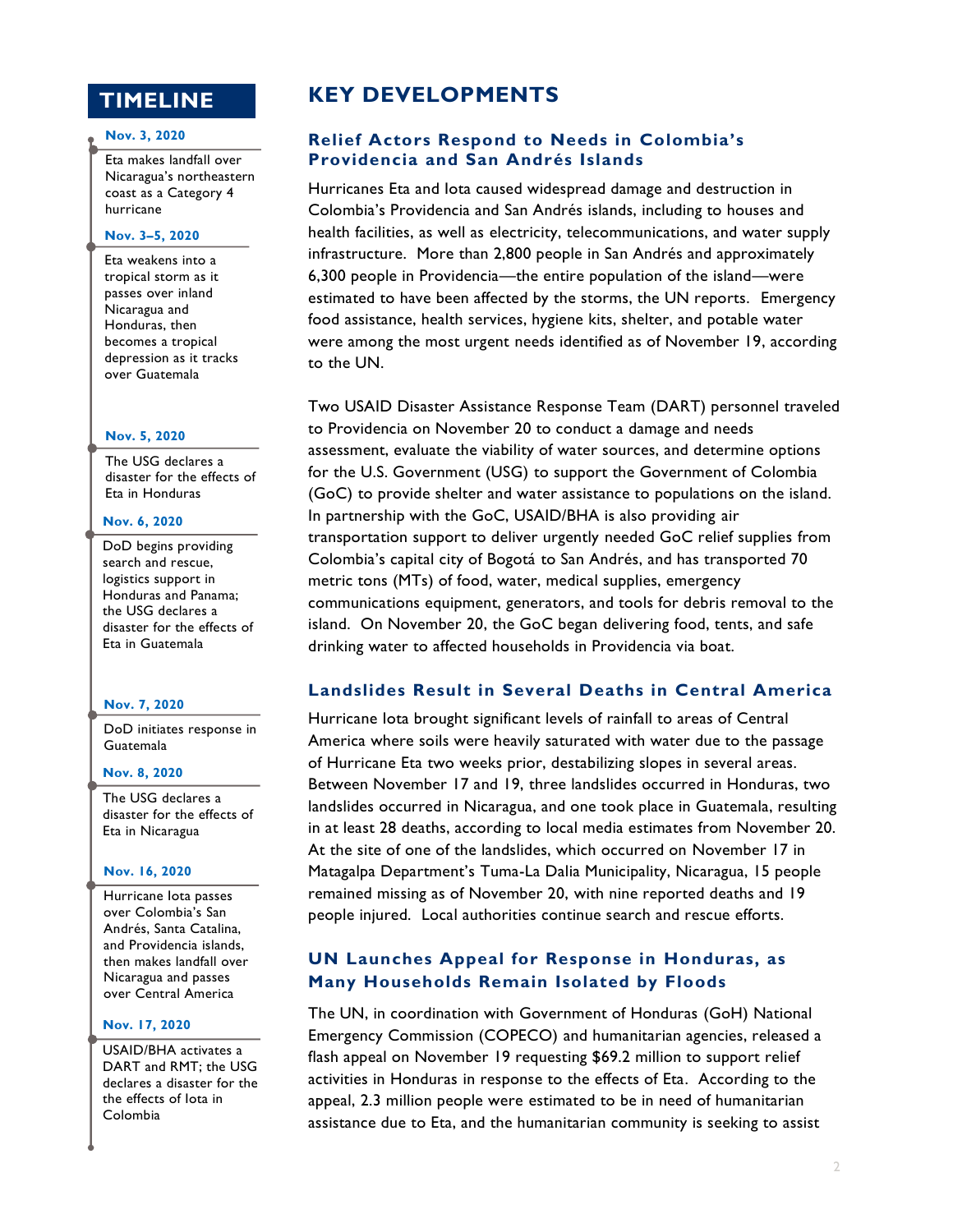the 450,000 most vulnerable individuals. The storm generated the most severe damage in Atlántida, Cortés, Santa Bárbara and Yoro departments, including the Sula Valley, where an estimated 30 percent of the country's population resides, the UN reports. Eta's passage over Honduras has exacerbated existing vulnerabilities, significantly increasing humanitarian needs. Food security is the most significant humanitarian concern; relief agencies have also identified needs for additional water, sanitation, and hygiene (WASH), protection, shelter, health, and education, support, as well as continued assistance to mitigate and respond to the spread of coronavirus disease (COVID-19). Communities along the Caribbean coast of Honduras were already experiencing some of the highest rates of COVID-19 in the country prior to Eta, and the passage of storms Eta and Iota has created conditions that could worsen the spread of the disease. An estimated 2.5 million people countrywide had limited or no access to health services as of November 20 due to damages to health facilities, according to the GoH Ministry of Health and partners. Additionally, humanitarian actors report that the total number of people in need of assistance in Honduras, as well as required funding, is expected to increase greatly after relief agencies complete assessments of Iota's impacts.

Rainfall from Iota has flooded much of northern Honduras, according to COPECO, which continues to gather data on impacts. The floodwaters inundated collective shelters, including in Cortés Department's La Lima and San Pedro Sula municipalities. DART personnel report that Iota resulted in breakage of several levees in areas near the Ulúa River, including El Progreso, La Lima, and San Pedro Sula municipalities. In some areas of La Lima, high flood levels following Iota's passing damaged or destroyed houses. COPECO is working with the Honduran Red Cross, police, other government institutions, and volunteers to coordinate rescues by boat in flood-affected areas.

Five personnel from the Americas Support Team (AST)—a group of urban search and rescue technical advisors from the Fairfax County, Virginia, Fire and Rescue Department—arrived in Honduras on November 19 to provide logistical and operational support to the storm response. AST personnel also delivered communications equipment for the San Pedro Sula On-Site Operations Coordination Center, which will further support the UN Disaster Assessment and Coordination team in Honduras to continue critical assessment, coordination, and information management activities. In addition, AST members are participating in ongoing UN-led multisector needs assessments to determine the extent of damage and unmet needs following Hurricane Iota.

# **PAHO Requests \$9.9 Million to Address Health-Related Needs in Three Storm-Affected Countries**

Eta and Iota heavily damaged several health facilities across Central America, including at least 55 in Honduras, 72 in Guatemala, and 11 in Nicaragua—limiting affected populations' access to health care. Limited availability of potable water at health facilities, road blockages due to debris and flooding, and reduced capacity of health care personnel, many of whom were affected by the storms, have further stressed health care resources in the three countries and other affected countries in Central America . In response, the Pan American Health Organization (PAHO) released an appeal on November 18 requesting \$9.9 million in humanitarian funding to respond to health needs in Guatemala, Honduras, and Nicaragua during the next six months. PAHO activities will support improvements in health service delivery, availability of safe drinking water, and hygiene and sanitation conditions in storm-affected areas. The organization will work to improve epidemiological surveillance and disease control and prevention efforts, including for COVID-19.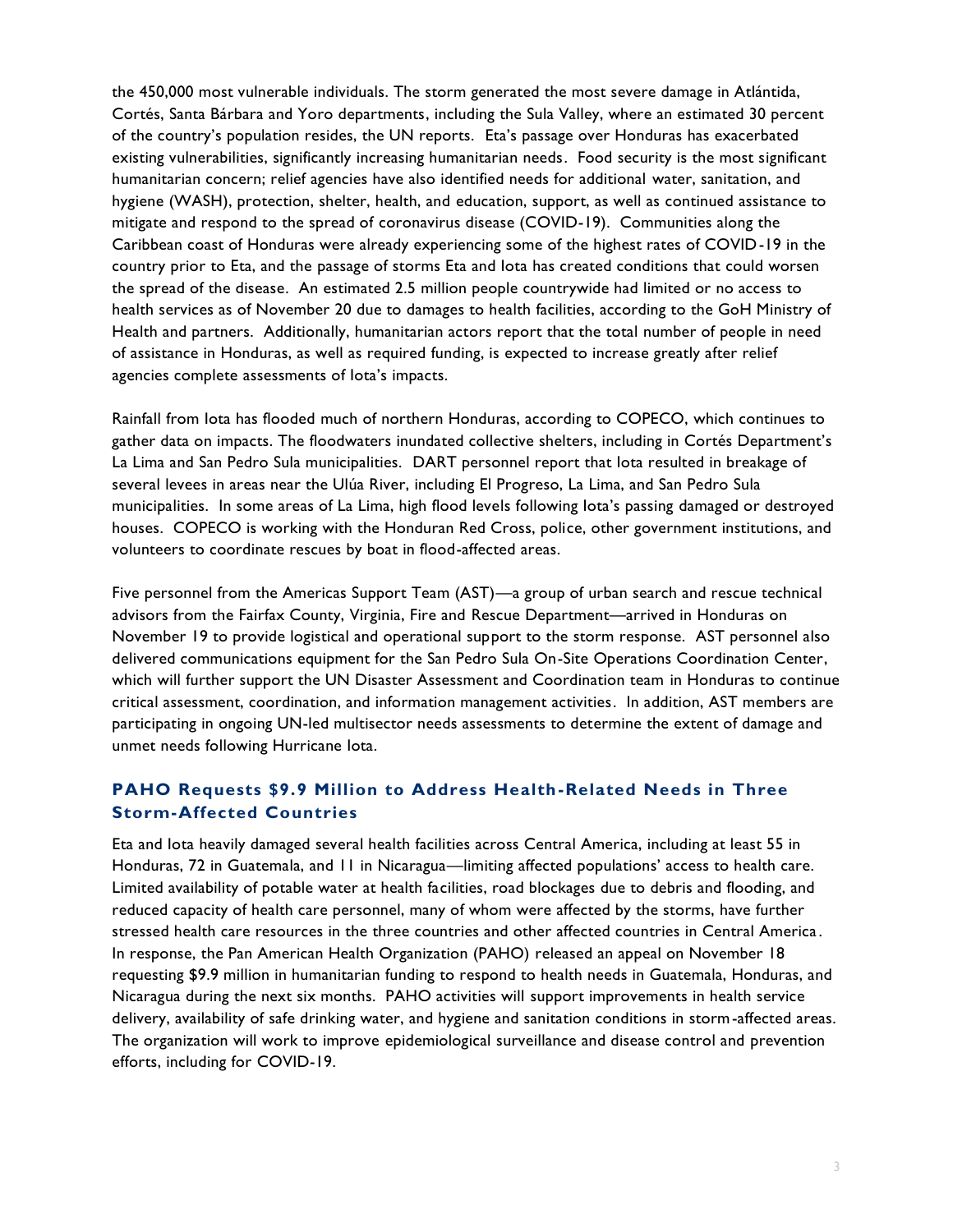#### **KEY FIGURES**



USAID Disaster Response Personnel Across Central America

# **NATIONAL, INTERNATIONAL, AND U.S. GOVERNMENT RESPONSE**

#### **REGIONAL**

Immediately following Hurricane Eta's landfall over Central America, USAID/BHA staff in the region began coordinating response activities with national authorities and USAID/BHA partners. On November 17, USAID activated a DART—supported by 40 personnel across seven countries—to assess damages, identify priority needs, and work with partners to provide assistance to affected populations, and a Washington, D.C.-based Response Management Team (RMT) to support the DART. In response to the effects of Hurricane Eta, the U.S. Southern Command's Joint Task Force-Bravo flew 24 missions, rescuing 187 people from isolated areas in Guatemala, Honduras, and Panama between November 6 and 13. DoD also provided air transport and logistics support to the Government of Guatemala (GoG) and the GoH for the delivery of emergency assistance, transporting nearly 47 MT of GoG- and GoH-provided emergency food assistance, hygiene items, and other commodities during the same period. Through a regional program, USAID/BHA is also supporting the local procurement and provision of supplies and emergency relief items for affected populations in Belize, Colombia, Guatemala, Honduras, Nicaragua, and Panama.

The International Federation of Red Cross and Red Crescent Societies (IFRC) is supporting national Red Cross societies across Central America to respond to immediate humanitarian needs resulting from Hurricane Eta. In Belize, El Salvador, Guatemala, and Honduras, the International Organization for Migration is distributing emergency supplies—including kitchen sets, mattresses, and hygiene items—to affected populations. UN agencies and humanitarian non-governmental organizations (NGOs) are coordinating to support populations in collective shelters with emergency food assistance, relief items, and other forms of humanitarian assistance.



MT of GoG- and GoH-Provided Relief Supplies Transported by DoD in Guatemala and Honduras

# **COLOMBIA**

USAID/BHA is providing air transportation support to deliver urgently needed GoC relief supplies from Colombia's capital city of Bogotá to San Andrés. The first USAID-supported commercial cargo flight, carrying emergency communications equipment, generators, and tools for debris removal, arrived on the island on November 20; in total, USAID-supported flights are facilitating the delivery of 70 MT of relief items, including communications equipment, generators, food, medical supplies, and potable water. In addition, on November 22, USAID/BHA provided 88 tool kits, including hammers, nails, handsaws and screwdrivers, to help remove debris and repair roofs on San Andrés. The GoC is also delivering food, tents, and safe drinking water to affected households in Providencia via boat.

## **GUATEMALA**

With USAID/BHA funding, Catholic Relief Services (CRS) is supporting 200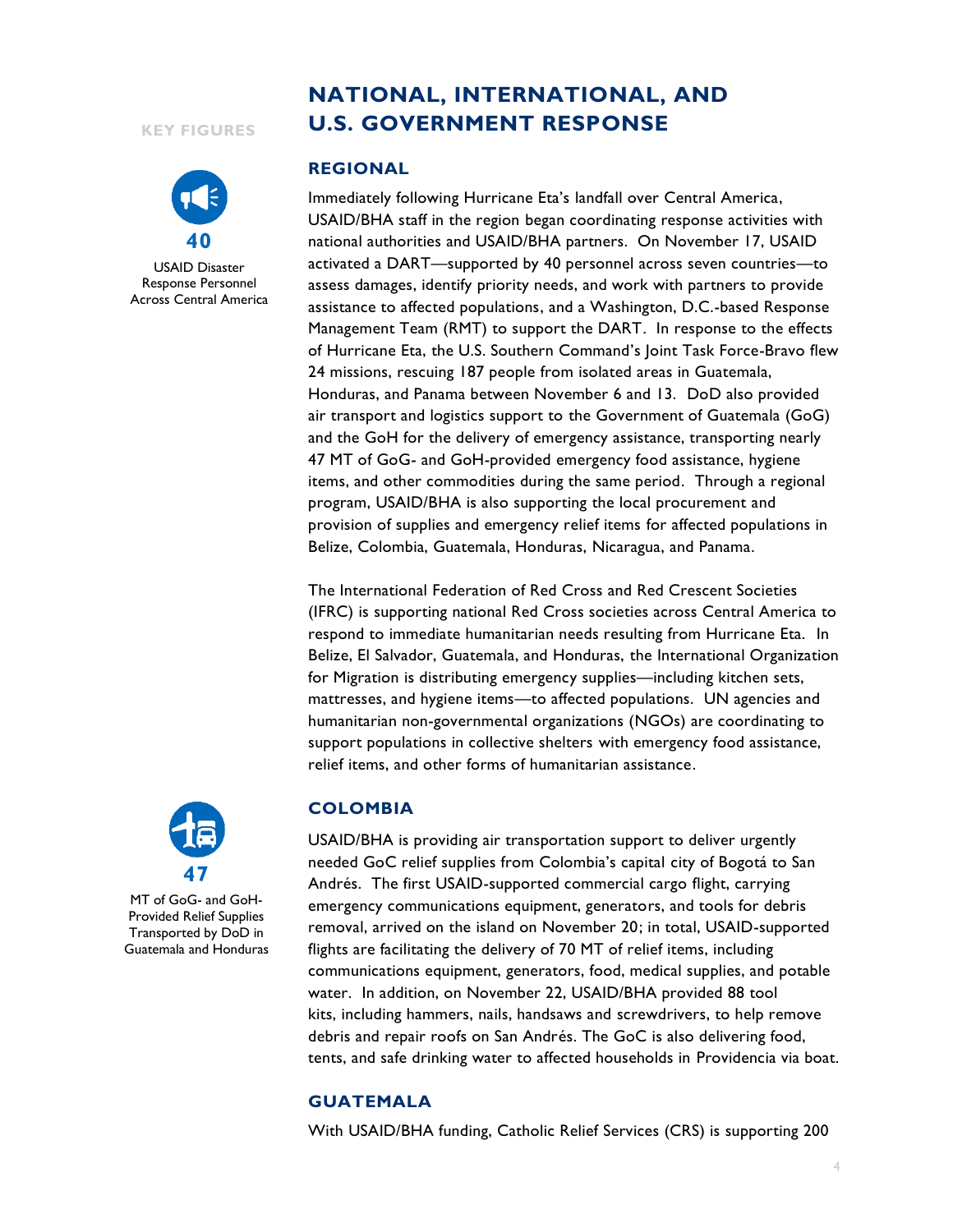displaced households in Alta Verapaz with food assistance, as well as household items and hygiene kits. USAID/BHA partner Save the Children has also pivoted existing programming to provide emergency food assistance to nearly 620 households in collective shelters. As of November 22, DoD continued to provide aerial imagery of storm-affected areas of Guatemala to support damage assessments.

As of November 6, the UN had activated two additional clusters coordinating bodies for sector-specific humanitarian activities, comprising UN agencies, NGOs, and other stakeholders—to coordinate shelter and WASH activities in Guatemala. Relief agencies had delivered 222,000 liters of safe drinking water to affected people as of November 20, the UN reports.

# **HONDURAS**

With USAID/BHA funding, ADRA and World Vision are procuring blankets, hygiene items, and kitchen sets to distribute to individuals residing in collective shelters. In addition, USAID/BHA partner Global Communities, which has been implementing COVID-19 prevention and response activities in Honduras since July, is implementing COVID-19 mitigation interventions—including infection prevention and control training, risk communication and hygiene promotion activities, and the distribution of hygiene and disinfectant kits—in 59 shelters across Cortés Department. USAID/BHA partner GOAL is also shifting existing programming to support COVID-19 mitigation efforts in parts of Honduras, reaching approximately 2,000 people with handwashing stations at shelters and hygiene promotion messaging.

The GoH has deployed more than 50,000 first response staff and volunteers to conduct search and rescue operations and provide immediate relief assistance to affected populations. Response teams are utilizing eight helicopters and 52 boats to access isolated communities.

The UN World Food Program (WFP) is coordinating with COPECO to deliver pre-positioned emergency food assistance to the most-affected communities on the coast of Honduras. The UN Children's Fund (UNICEF) is providing mental health and psychosocial support services to approximately 2,000 people in collective shelters.

# **NICARAGUA**

USAID/BHA is supporting UNICEF to provide emergency WASH services to approximately 13,500 people—including nearly 6,100 children—in heavily affected areas of the North Caribbean Autonomous Region and Jinotega and Nueva Segovia departments.

The Government of Nicaragua mobilized military personnel, fire brigades, and Nicaraguan Red Cross teams to evacuate populations, provide medical care, deliver emergency assistance, and remove debris from blocked



People Reached by GOAL in Honduras with Assistance to Mitigate COVID-19 Spread

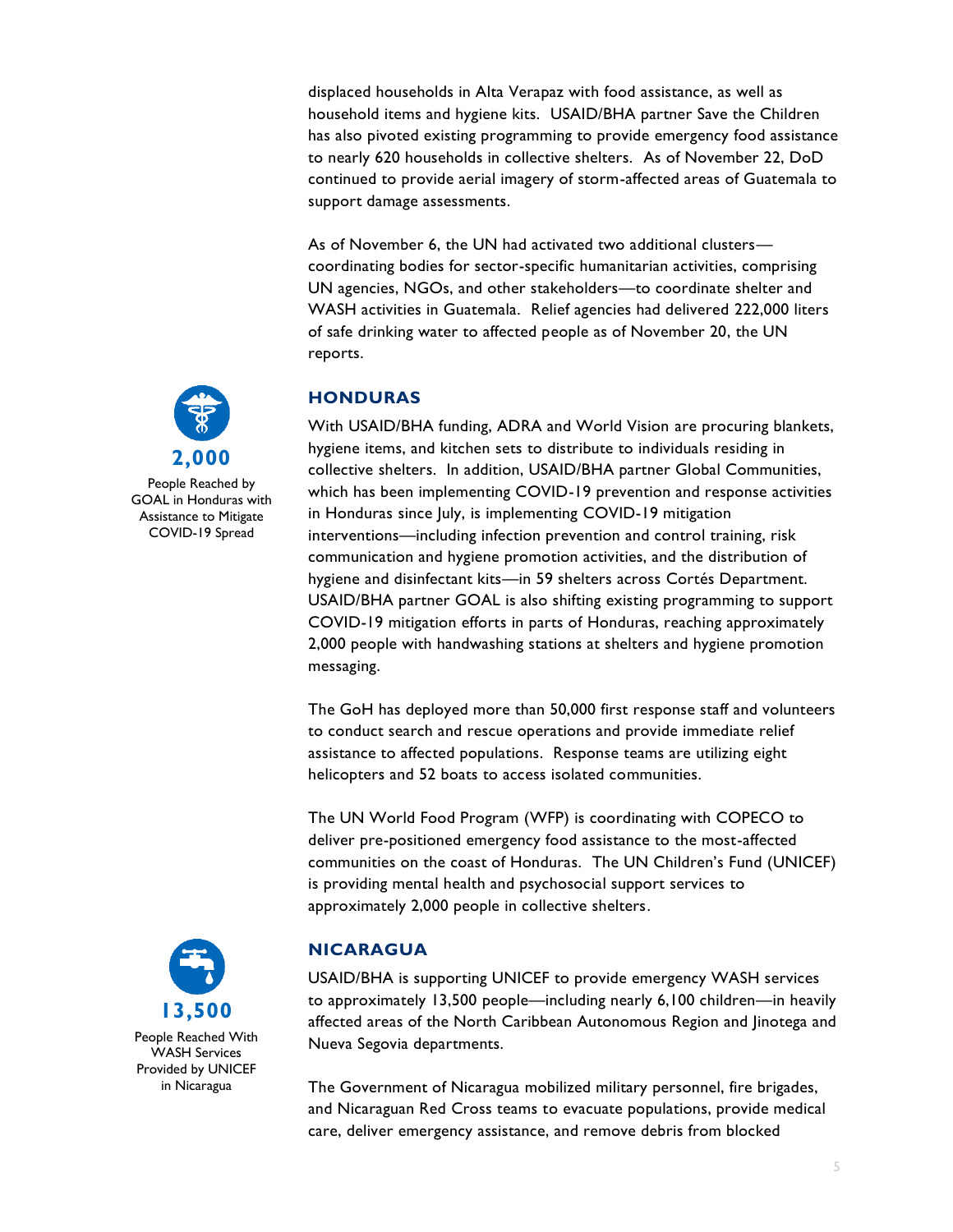transportation routes following Hurricane Eta's landfall. In the North Caribbean Autonomous Region's Prinzapolka Municipality, the Nicaraguan Red Cross provided food assistance, hygiene kits, and a water treatment plant and deployed a team to provide psychosocial support to affected populations.

**USG HUMANITARIAN FUNDING FOR THE LATIN AMERICA STORMS RESPONSE IN FY 2021<sup>1</sup>**

| <b>IMPLEMENTING PARTNER</b>                         | <b>ACTIVITY</b>                                           | <b>LOCATION</b>       | <b>AMOUNT</b> |  |  |
|-----------------------------------------------------|-----------------------------------------------------------|-----------------------|---------------|--|--|
| <b>FUNDING IN GUATEMALA FOR THE STORMS RESPONSE</b> |                                                           |                       |               |  |  |
| <b>USAID/BHA</b>                                    |                                                           |                       |               |  |  |
| <b>CRS</b>                                          | Food Assistance, Shelter and Settlements,<br><b>WASH</b>  | <b>Affected Areas</b> | \$100,000     |  |  |
|                                                     | TOTAL USAID/BHA FUNDING FOR THE GUATEMALA RESPONSE        |                       | \$100,000     |  |  |
| <b>DOD</b>                                          |                                                           |                       |               |  |  |
|                                                     | Logistics Support                                         |                       | \$462,959     |  |  |
| <b>TOTAL DOD FUNDING FOR THE GUATEMALA RESPONSE</b> |                                                           |                       | \$462,959     |  |  |
| TOTAL USG FUNDING FOR THE GUATEMALA RESPONSE        |                                                           |                       | \$562,959     |  |  |
| FUNDING IN HONDURAS FOR THE STORMS RESPONSE         |                                                           |                       |               |  |  |
| <b>USAID/BHA</b>                                    |                                                           |                       |               |  |  |
| <b>ADRA</b>                                         | <b>WASH</b>                                               | <b>Affected Areas</b> | \$50,000      |  |  |
| <b>World Vision</b>                                 | <b>WASH</b>                                               | <b>Affected Areas</b> | \$50,000      |  |  |
|                                                     | Logistics Support                                         | <b>Affected Areas</b> | \$146,000     |  |  |
|                                                     | TOTAL USAID/BHA FUNDING FOR THE HONDURAS RESPONSE         |                       | \$246,000     |  |  |
|                                                     | <b>DOD</b>                                                |                       |               |  |  |
|                                                     | Logistics Support                                         |                       | \$1,145,223   |  |  |
| <b>TOTAL DOD FUNDING FOR THE HONDURAS RESPONSE</b>  |                                                           |                       | \$1,145,223   |  |  |
| TOTAL USG FUNDING FOR THE HONDURAS RESPONSE         |                                                           |                       | \$1,391,223   |  |  |
| <b>FUNDING IN NICARAGUA FOR THE STORMS RESPONSE</b> |                                                           |                       |               |  |  |
|                                                     | <b>USAID/BHA</b>                                          |                       |               |  |  |
| <b>UNICEF</b>                                       | <b>WASH</b>                                               | <b>Affected Areas</b> | \$100,000     |  |  |
|                                                     | <b>TOTAL USAID/BHA FUNDING FOR THE NICARAGUA RESPONSE</b> |                       | \$100,000     |  |  |
| <b>TOTAL USG FUNDING FOR THE NICARAGUA RESPONSE</b> |                                                           |                       | \$100,000     |  |  |
| <b>FUNDING IN PANAMA FOR THE STORMS RESPONSE</b>    |                                                           |                       |               |  |  |
| <b>DOD</b>                                          |                                                           |                       |               |  |  |
|                                                     | Logistics Support                                         |                       | \$453,436     |  |  |
| <b>TOTAL DOD FUNDING FOR THE PANAMA RESPONSE</b>    |                                                           |                       | \$453,436     |  |  |
| TOTAL USG FUNDING FOR THE PANAMA RESPONSE           |                                                           |                       | \$453,436     |  |  |
| FUNDING IN LATIN AMERICA FOR THE STORMS RESPONSE    |                                                           |                       |               |  |  |
|                                                     | <b>USAID/BHA</b>                                          |                       |               |  |  |